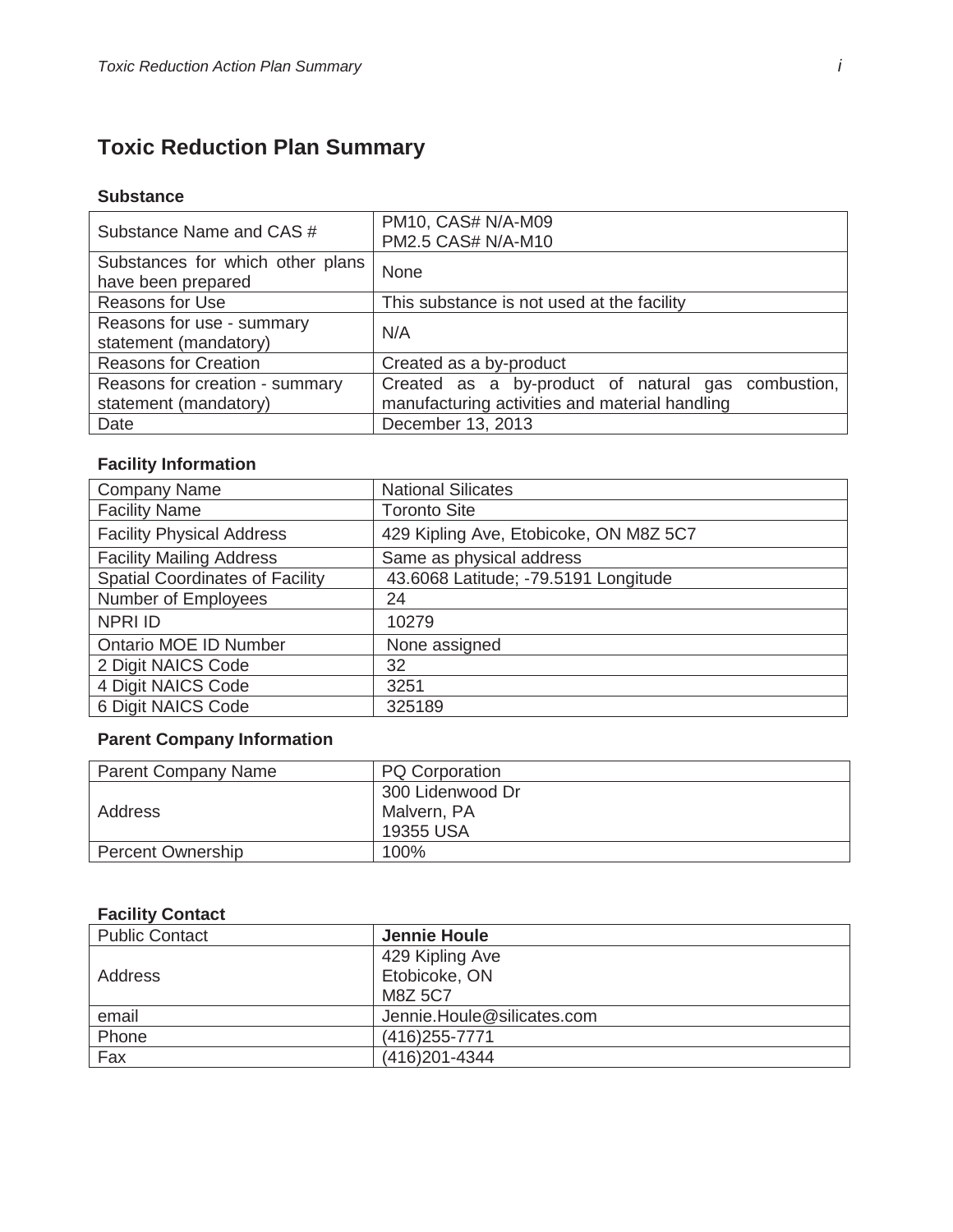## **Statement of Intent**

National Silicates – Toronto Site is committed to playing a leadership role in protecting the environment. Wherever feasible, National Silicates will eliminate, or reduce the discharge of Particulate Matter (PM10, PM2.5) in full compliance with all Federal and Provincial Regulations.

## **Plan Objectives**

National Silicates intends to reduce the emissions of particulate matter by using drapes during railcar unloading.

#### **Description of Substance**

Particulate Matter, a criteria air contaminant, is created as a by-product in the processes associated with the manufacture of silicate products.

#### **Description of Previously Implemented Reduction Opportunities:**

- Dust collector was installed in the dissolver unit area
- Attempted water spray on glass chute to reduce dust production
- Attempted water spray on electric furnace
- Installation of connection from material elevator to dust collector
- Closed system for material transport system
- Loading techniques are specific to material being loaded to help reduce PM
- Installation of loading chute directly from furnace to rail cars; eliminated manual transfer with super sacks for rail car loading
- Fines are recycled in electric furnace

#### **Plan Summary Statement**

This plan summary accurately reflects the content of the toxic substance reduction plan for particulate matter, prepared by National Silicates, dated December 13, 2013.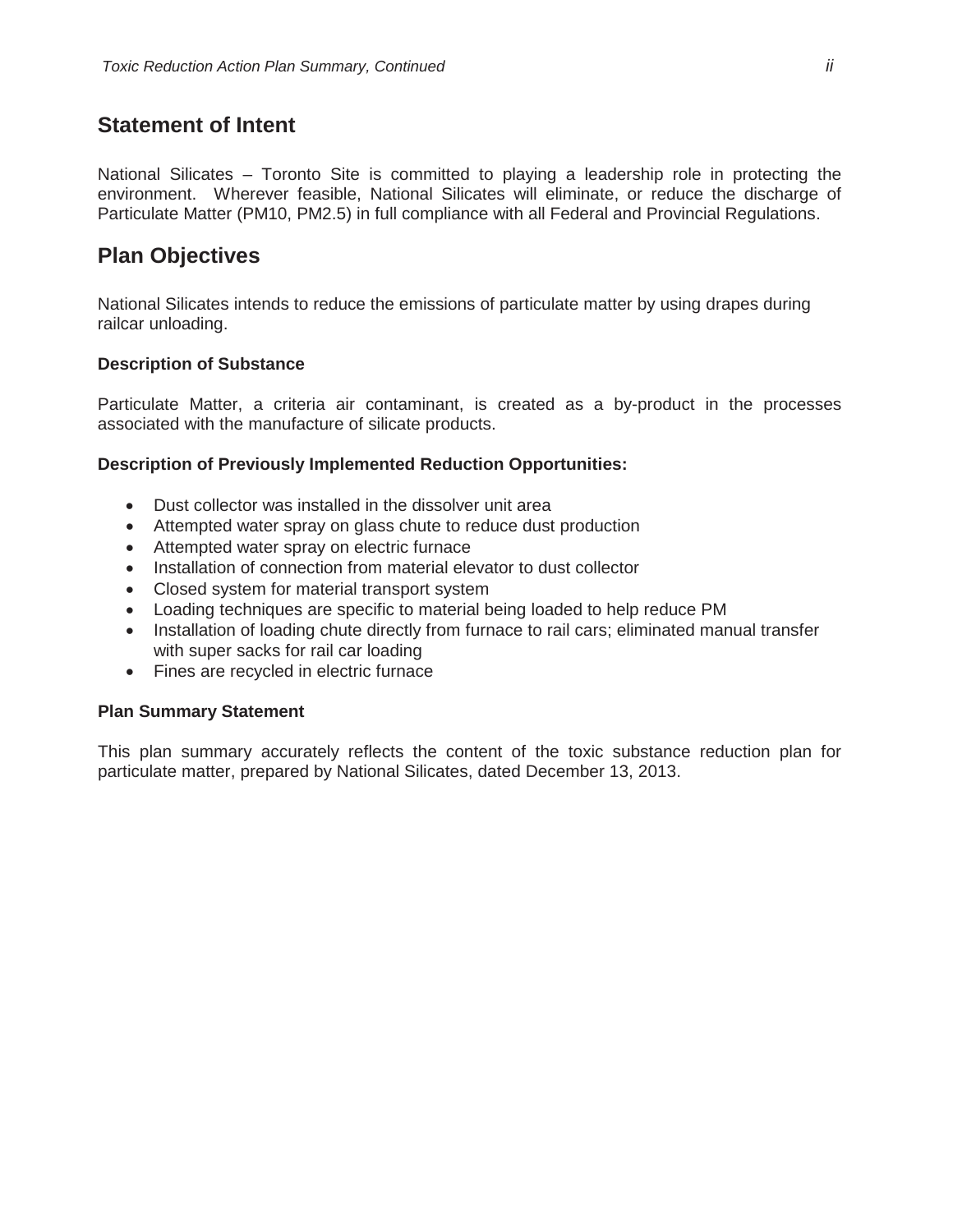### **Toxic Substance Reduction Option(s) To Be Implemented**

The following options have been identified for implementation to reduce creation and releases of particulate matter:

|                                                                   |              |               | <b>Used</b>                                                           | <b>Created</b>      | <b>Contained</b><br>$\mathsf{in}$<br><b>Product</b> | <b>On-Site</b><br><b>Releases</b><br>to Air | <b>On-Site</b><br><b>Releases</b><br>to Water | <b>On-Site</b><br><b>Releases</b><br>to Land | <b>Disposal</b><br><b>On-Site</b> | <b>Disposal</b><br><b>Off-Site</b> | <b>Transfer</b><br>Off-Site<br>for <b>f</b><br><b>Recycling</b> |
|-------------------------------------------------------------------|--------------|---------------|-----------------------------------------------------------------------|---------------------|-----------------------------------------------------|---------------------------------------------|-----------------------------------------------|----------------------------------------------|-----------------------------------|------------------------------------|-----------------------------------------------------------------|
| <b>Option Description:</b>                                        |              |               | Drapes around rail car unloading area to trap and reduce PM emissions |                     |                                                     |                                             |                                               |                                              |                                   |                                    |                                                                 |
| <b>Estimated</b><br>Reductions due to<br>Option<br>Implementation | <b>PM10</b>  | <b>Tonnes</b> | N/A                                                                   | Not<br>Quantifiable | N/A                                                 | <b>Not</b><br>Quantifiable                  | N/A                                           | N/A                                          | N/A                               | N/A                                | N/A                                                             |
|                                                                   |              | $\%$          | N/A                                                                   |                     | N/A                                                 |                                             | N/A                                           | N/A                                          | N/A                               | N/A                                | N/A                                                             |
|                                                                   | <b>PM2.5</b> | Tonnes        | N/A                                                                   | Not<br>Quantifiable | N/A                                                 | <b>Not</b><br>Quantifiable                  | N/A                                           | N/A                                          | N/A                               | N/A                                | N/A                                                             |
|                                                                   |              | $\%$          | N/A                                                                   |                     | N/A                                                 | 0                                           | N/A                                           | N/A                                          | N/A                               | N/A                                | N/A                                                             |
| <b>Timeline for Reductions</b>                                    |              | Years         | N/A                                                                   |                     |                                                     |                                             |                                               |                                              |                                   |                                    |                                                                 |